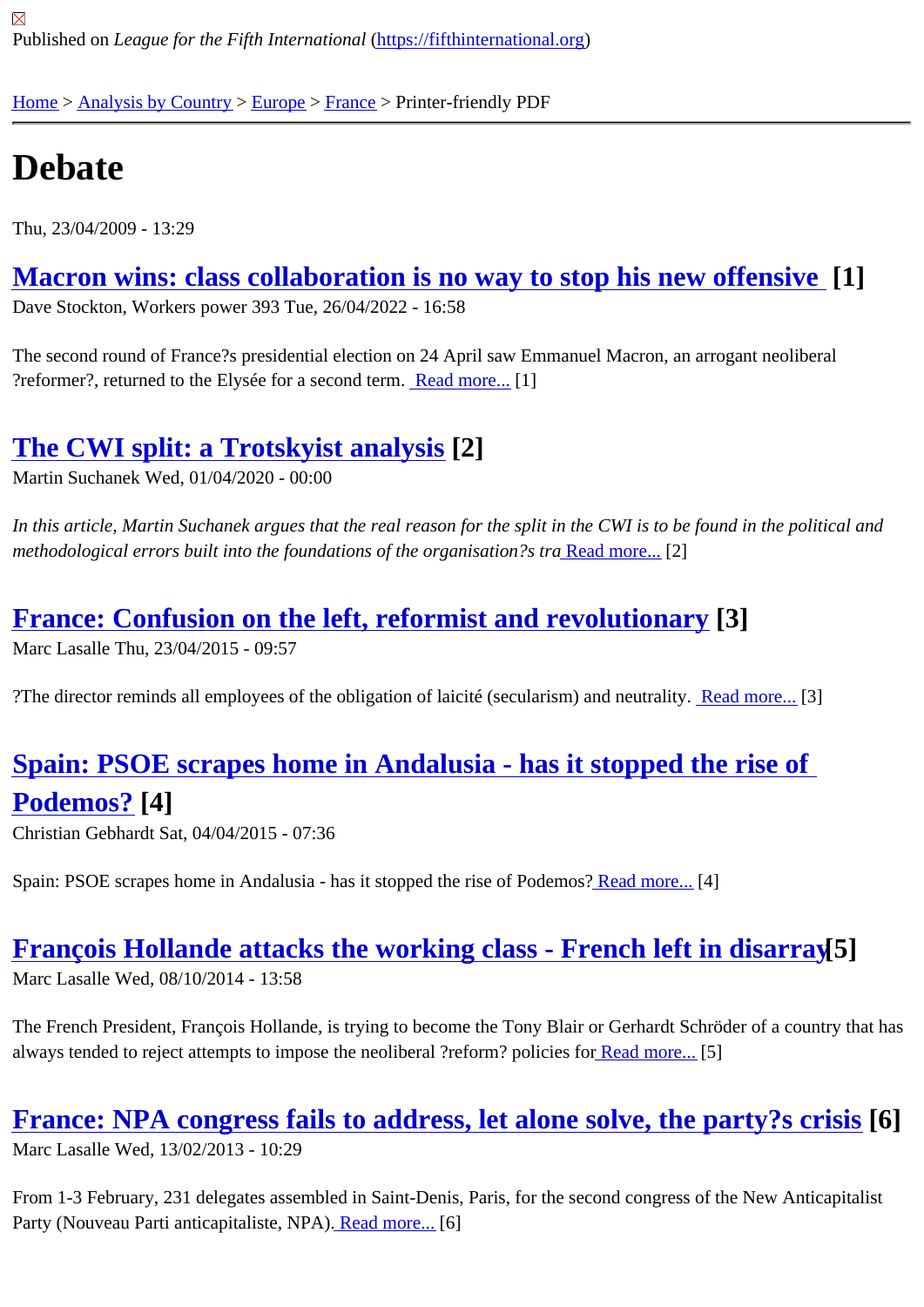Bernie McAdam Tue, 12/02/2013 - 17:58

Ireland: United Left Alliance Breaking Uread more.<sup>[7]</sup>

#### Alliance for Workers Libe[rty: apolo](https://fifthinternational.org/content/ireland-united-left-alliance-breaking)gists for imperialism [8]

Thu, 15/05/2008 - 22:00

[The leaders of the Alliance for Workers Liberty \(AWL\) argue that socialists should n](https://fifthinternational.org/content/alliance-workers-liberty-apologists-imperialism)ot fight for the withdrawal of US and British troops from Iraq and Afghanistan. They claim that, were the occupation to end immediately, reactionary Islamic forces would annihilate the Iraqi labour movement. Some comrades in the organisation are challenging this shameful position. To assuage their fears, Martin Thomas published a "questions and answer" in the run up to the conferenceSimon HardyandLuke Coopeunpick his arguments and find - unsurprisingly - that Thomas is an apologist for imperialism Read more.<sup>[8]</sup>

#### Respect splits: [Socialist](https://fifthinternational.org/content/alliance-workers-liberty-apologists-imperialism) Workers Party in crisi\$9]

Wed, 31/10/2007 - 23:00

Read more.<sup>[9]</sup>

## [Respec](https://fifthinternational.org/content/respect-splits-socialist-workers-party-crisis)t?s crisis is opportunity for new workers party[10]

Mon, 01/10/2007 - 17:00

[In early September Respect MP George Galloway circulated a letter to the Re](https://fifthinternational.org/content/respect’s-crisis-opportunity-new-workers-party)spect National Council entitled ?It w the best of times, it was the worst of times?. The letter appears to point to a possible early disintegration of the ?U Coalition.? Galloway makes a series of bitter complaints about how Respect is run, ranging from complaints over o procedures to accusations of ineptitude in election work and a general lack of accountability and democracy. He e by warning that Respect may be facing oblivion. Although he does not mention by name the organisation he holds responsible for all this, it is quite obviously the Socialist Workers Party more.<sup>[10]</sup>

- $1$
- $2[11]$
- $3[12]$
- $4 [13]$
- $5 [14]$  $5 [14]$
- <u>[n](https://fifthinternational.org/printpdf/content/debate?page=2)ext ?[</u>11]
- $\bullet$  <u>[la](https://fifthinternational.org/printpdf/content/debate?page=3)st »[14]</u>

Source [URL:](https://fifthinternational.org/printpdf/content/debate?page=4) https://fifthinternational.org/content/debate

Links:

- [1] https://fift[hinternational.org/content/macron-wins-c](https://fifthinternational.org/content/debate)lass-collaboration-no-way-stop-his-new-offensive
- [2] https://fifthinternational.org/content/cwi-split-trotskyist-analysis
- [3] https://fifthinternational.org/content/france-confusion-left-reformist-and-revolutionary
- [4] https://fifthinternational.org/content/spain-psoe-scrapes-home-andalusia-has-it-stopped-rise-podemos
- [5] https://fifthinternational.org/content/fran%C3%A7ois-hollande-attacks-working-class-french-left-disarray